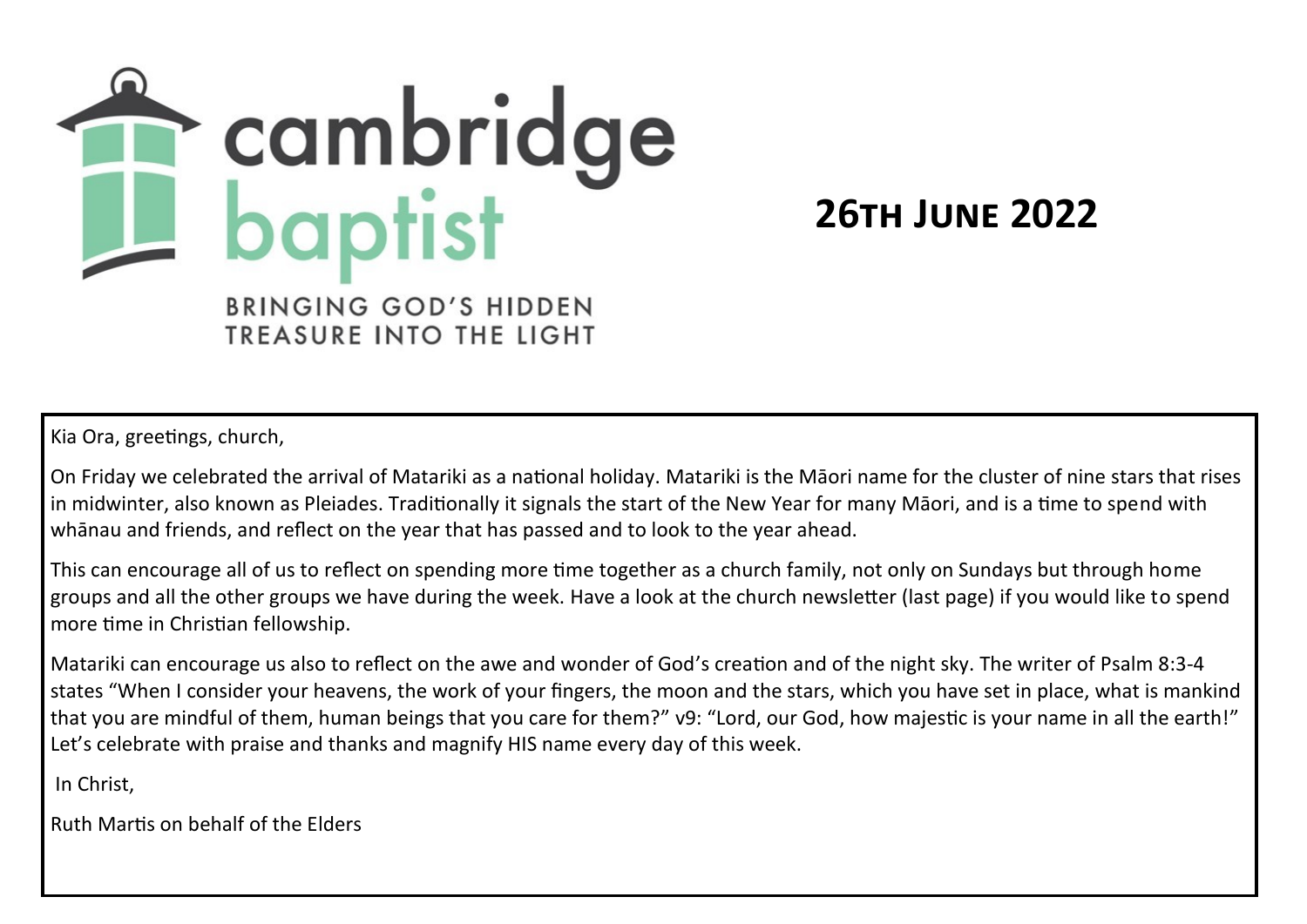# **New to Cambridge Baptist Church?**

If you are visiting for the first time, we say kia ora and a very warm WELCOME to you. As you worship with us we trust that you will feel at home, but more than that, to know the presence of God has touched your life through the worship and the Word. It is our intention to provide you with a loving environment, where people are encouraged in their journey of faith.

#### **Office Hours: Monday to Friday 9 am to 1 pm**

**Tel: 07 827 6490 | Email: cambap@xtra.co.nz | Church Website: www.cambridgebaptist.co.nz | https://www.facebook.com/cambapchurch Radio Frequency to listen to the service: FM106.5 MHz | Eldership Team: Peter Bichan, Ruth Martis, Peter Millais, Linda Weidenbohm**

We welcome Alan Stanley as our visiting speaker this morning. He is the founder & Director of goEast Ltd, he lectures at Pathways College of Bible & Mission, and preaches regularly in various churches. He now lives locally, after years of study in USA, and lecturing at Mueller College in Queensland, Australia, as well as in Sri Lanka, India & Nepal. He holds a PhD in New Testament.

### **Bible Reading**

John 1: 35 - 51

# **Questions For further study**

1. Describe what it was that brought each of these five men to Jesus. How much did each of them know about Jesus when they decided to follow Him? What account of who He is can *you* personally give?

2. Verse 38 gives us the first recorded spoken words of Jesus in John's Gospel. In your circumstances today how would you answer Him? What clue about relationship with Jesus is in this verse and verse 39? How close is *your* relationship with Him?

3. Verses 48 and 49. Why did Jesus' answer get the response from Nathanael? See 2:25. What do verses 47-50 reveal of Nathanael's character?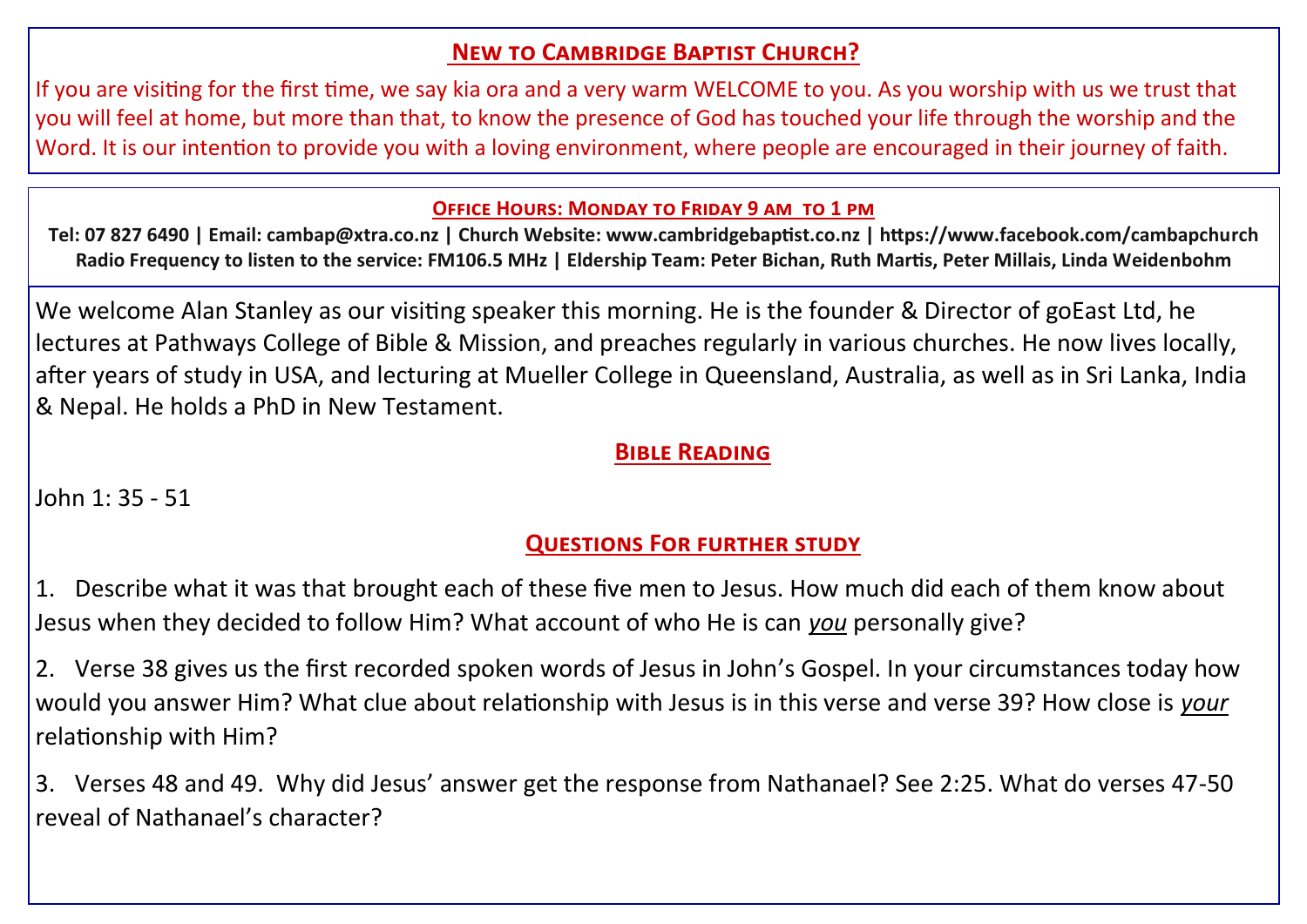## **NEWSLETTER**

# **CHILDREN'S CHURCH THIS MONTH - How are you getting on with the memory verses? Adults can join too! Jump Start - 3-6/7yr olds:**

**Memory verse:** I can do everything through Christ who gives me strength. Philippians 4: 13 **252 Kids - 7 year olds up:**

**Memory Verse** "The fruit the Holy Spirit produces is love, joy and peace. It is being patient, kind and good. It is being faithful and gentle and having control of oneself." Galatians 5:22-23a, NIRV

**Did you know that the kids programme can also be viewed on-line on our website each week? https://www.cambridgebaptist.co.nz/**

**KNITTERS & NATTERS DISPLAY DAY: Thursday July 7th 10 am until 1.30 pm** in the Church Auditorium. \$5 entry includes morning tea and helps towards shipping costs. Most of our work this year will go to Moldova to help the Ukraine refugees. Come and see the lovely work, over the past year, perhaps a bit less with the ups and downs. For further information contact Ruth Shute on 027 688 3474.

**FOREIGN BANK NOTES AND COINS** - do you have some stashed away in the back of a drawer, that you could donate to the International Nepal Fellowship? If you do, could you please give them to Heather Millais on Sunday, or bring them into the office during the week.

**UPDATE ON RENEW TOGETHER** - thank you so much for your generosity in donating toward the renewal that God is doing globally through Aotearoa Baptist Churches. You donated \$2 575, and the church has topped this up, so that we were able to give \$5 000 to NZBMS.

**Local tree planting - volunteers needed** - Saturday 2nd July, beside the Maungatautari Marae. The aim is to plant 3 000 trees! This event is being co-ordinated by Sustainable Coastlines - a Kiwi charity. It is a free event, but you are asked to register so that they can make sure to have plenty of food to sustain you: https://sustainablecoastlines.org/event/apl-tree-planting-day-cambridge/

#### **RENTAL ACCOMMODATION AVAILABLE:**

**The manse** (immediately behind the church) is currently vacant and available for rent. It is a **4-bedroom house** suitable for a family and will be let at market rent. Ideally it would be let to a church family, or to a family sympathetic to the church, because access is through the church grounds.

**A 2-bedroom unit** at 66 Queen Street (beside the church) belonging to the Cambridge Affordable Housing Trust is likely to be available in the near future.

If you are interested in either of these, or know someone who might be, please contact Ross Porter on 021 0275 9385.